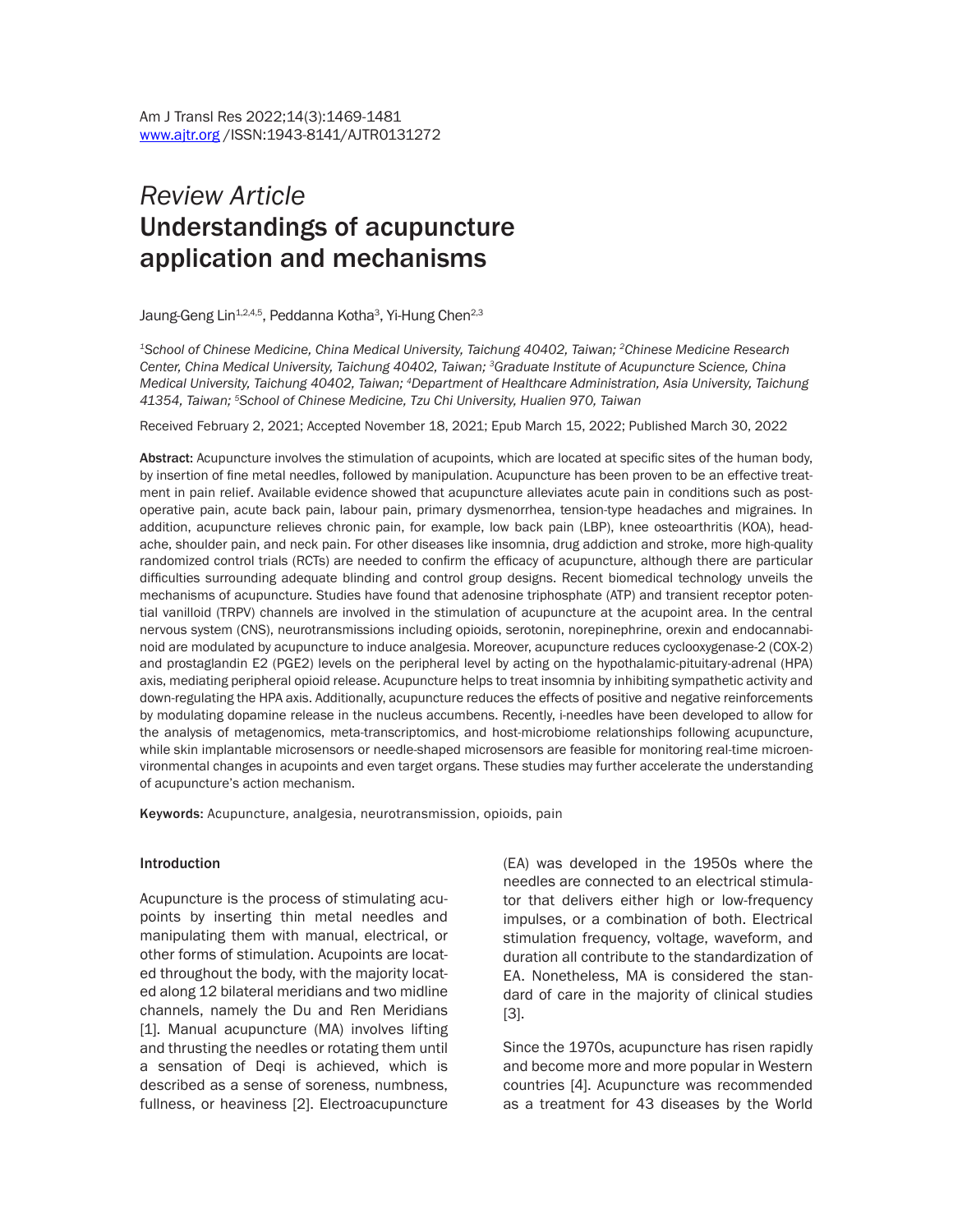| Table 1. Efficacy of acupuncture in analgesia confirmed by many |  |
|-----------------------------------------------------------------|--|
| <b>RCTs</b>                                                     |  |

| Efficacy of acupuncture analgesia on acute and<br>chronic pain | References        |
|----------------------------------------------------------------|-------------------|
| Acupuncture for acute pain                                     |                   |
| 1. Postoperative pain                                          | [17]              |
| 2. Emergency department and acute trauma setting               | $[18-21]$         |
| 3. Acute back pain                                             | [23-26]           |
| 4. Labour pain                                                 | $[27-30]$         |
| 5. Dysmenorrhea                                                | $[35-38]$         |
| 6. Tension-type headaches and migraine                         | [42-46]           |
| Acupuncture for chronic pain                                   |                   |
| 1. Chronic low back pain                                       | [52-67]           |
| 2. Chronic headache                                            | $[42, 43, 70-77]$ |
| 3. Osteoarthritis knee pain                                    | $[51, 79-87]$     |
| 4. Chronic neck pain                                           | [91-93]           |
| 5. Chronic shoulder pain                                       | [96-99]           |

Health Organisation (WHO) experts in 1979 [5]. In 1998, the National Institutes of Health [3] consensus conference concluded that "promising results have emerged, for example, demonstrating acupuncture's efficacy in adult postoperative and chemotherapy nausea and vomiting, as well as in postoperative dental pain". There are additional circumstances, such as addiction, stroke rehabilitation, headache, menstrual cramps, tennis elbow, fibromyalgia, myofascial pain, osteoarthritis, low back pain, carpal tunnel syndrome, and asthma, in which acupuncture may be beneficial as an adjunct treatment or an acceptable alternative or as part of a comprehensive management program [3]. The WHO Consultation on Acupuncture published a review of 225 clinical trials in 2002, concluding that acupuncture was effective for 28 diseases and beneficial for 63 others [6].

Acupuncture is distinguished by its simplicity, convenience, and low cost in clinical [7, 8]. When performed by a properly trained practitioner, it is a relatively safe treatment setting with few adverse effects [8, 9]. Standardization of acupoint sites improved the reliability and reproducibility of acupuncture studies, thereby increasing our understanding of how acupuncture works in clinical symptoms or diseases [10]. Acupuncture is used in conjunction with or as an alternative to conventional treatments in Western countries [11]. Researchers begin to elucidate the mechanism of action of acupuncture and develop a modern form of acupuncture as a result of the growing body of evidence. This review discusses the key progress of modern acupuncture and the underlying mechanisms of its clinical applications.

#### Acupuncture and pain

Acupuncture has been proven to be effective for pain relief (Table 1) [12], in both acute and chronic pain [13].

#### Acupuncture for acute pain

Large-scale randomized controlled trials (RCTs) and systematic reviews have been conducted to determine the effect of acupuncture in acute pain con-

ditions [14]. The evidence has focused on the efficacy of acupuncture for acute pain in postoperative pain, emergency department setting, back pain, labor pain, primary dysmenorrhea, tension-type headaches, and migraine.

# *Postoperative pain*

Postoperative pain caused by surgical injury is an important challenge for health care providers [15]. Use of opioid analgesics is the most common treatment for postoperative pain , but is often associated with side effects [16]. Acupuncture is effective for postoperative pain management caused by various surgical procedures, for example, heart, abdominal, orthopedic, gynecological, and obstetric surgery [15]. A systematic review concludes that acupuncture reduces postoperative pain and opioid consumption along with nausea, sedation, pruritus, and urinary retention, when compared with sham controls [17].

# *Emergency department and acute trauma setting*

Patients often visit the emergency department (ED) due to acute pain. Previous studies have examined the efficacy of acupuncture in patients with acute pain in ED setting such as musculoskeletal pain, abdominal pain, and rib fracture [18, 19]. These studies have shown that when compared to retrospectively matched controls or sham control, acupuncture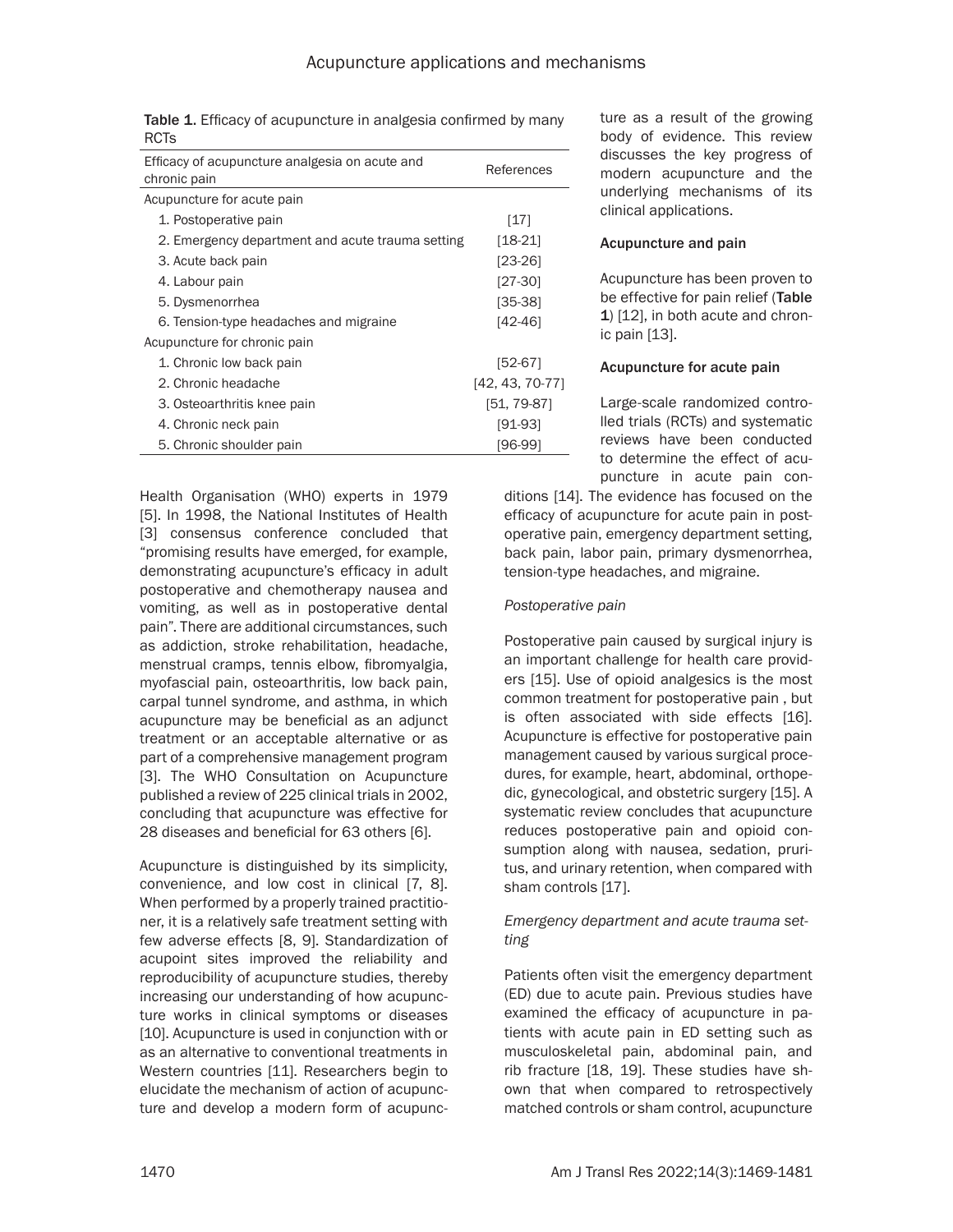produced more effective pain and nausea relief in ED patients associated with musculoskeletal, abdominal pain, and rib fractures. A RCT reveals that acupuncture provides effective and immediate analgesia with better tolerance, compared to the intravenous morphine group in ED patients without adverse effects [20]. Similarly, acupuncture reduced acute pain by 50% faster than IV morphine in acute renal colic patients [21].

## *Acute back pain*

Acute back pain usually lasts for less than 4 weeks, or sometimes not more than 3 months [22]. Acupuncture is one of the most widely used complementary and alternative methods for patients with low back pain (LBP). In 2013, a systematic review indicated that one session of acupuncture was able to reduce acute LBP, in addition to slight improvement of lower back symptoms, when compared with nonsteroidal anti-inflammatory drugs (NSAIDs) [23]. A large well-designed RCT demonstrates the effectiveness of acupuncture on acute LBP [24]. In this study, five sessions of acupuncture alone significantly reduced the pain and analgesic consumption and improved work readiness over conventional treatment, but there was minor variation between verum acupuncture, sham acupuncture, and placebo acupuncture [24]. In another RCT, one session acupuncture with concurrent gentle exercise induced greater analgesia for severely disabling acute LBP over diclofenac [25]. A systemic review published in 2013 demonstrated that acupuncture for acute LBP significantly improved the pain intensity over sham acupuncture or anti-inflammatory medicines, but the clinical significances were in borderline [23]. Acupuncture is also recommended as an optional treatment for acute LBP by the American College of Physicians [26].

# *Labour pain*

Labour pain is severe and can be exacerbated when a woman feels tension, anxiety, and fear of the childbirth and birth experience. Many women prefer to give birth in the absence of drugs or surgical methods, thus turning to alternatives for pain management [27]. A Cochrane review published in 2011 indicated that acupuncture and acupressure reduced labor pain, decreased the use of pharmacological management, and improved satisfaction with pain management [27]. EA also reduces labour duration and epidurals' use [28, 29]. In another recent Cochrane review, some RCTs have shown the effectiveness of acupuncture for labour and post-partum pain, namely, reducing acute pain and the use of pharmacological analgesia, and increasing satisfaction with pain relief [30].

## *Dysmenorrhea*

Primary dysmenorrhea is common cramping pain in women during menstruation [31] and it is also found in few women throughout their menstrual years [32]. The symptoms of dysmenorrhea are relieved by NSAIDs and oral contraceptives (OCs) [33]. However, these drugs are not satisfactory. Several complementary and alternative modalities can be used to relieve symptoms of dysmenorrhea, which includes acupuncture [34]. In 2011, a Cochrane review demonstrated the effect of acupuncture and acupoint stimulation on primary dysmenorrhea. This review concluded that acupuncture and acupoint stimulation were more effective in pain reduction than active control NSAIDs, and Chinese herbal medicine reduced pain in primary dysmenorrhea [35]. In 2016, another Cochrane review found that acupuncture is significantly more effective in reducing the pain in primary dysmenorrhea compared with NSAIDs or no acupuncture controls, but it is insignificant when compared to sham or placebo controls [36]. The findings of a network meta-analysis further confirmed that acupuncture and EA are superior to NSAIDs in decreasing the frequency of pain episodes of primary dysmenorrhea [37], and EA is more effective than acupuncture or NSAIDs as reported by another systematic review [38].

# *Tension-type headaches and migraine*

Tension-type headache is a common type of primary headache, and sometimes, it may occur frequently and affect a patient's quality of life. On the other hand, acute migraine is a repetitive attack of primary headache [39]. Acupuncture is commonly used to treat headaches [40] and is recommended by the European Federation of Neurological Societies as a complimentary optional treatment [41]. In 2016, a Cochrane review suggested that acupuncture produced promising effects on tension-type headaches over standard care, but minimal effect over sham acupuncture [42]. Similarly, acupuncture reduced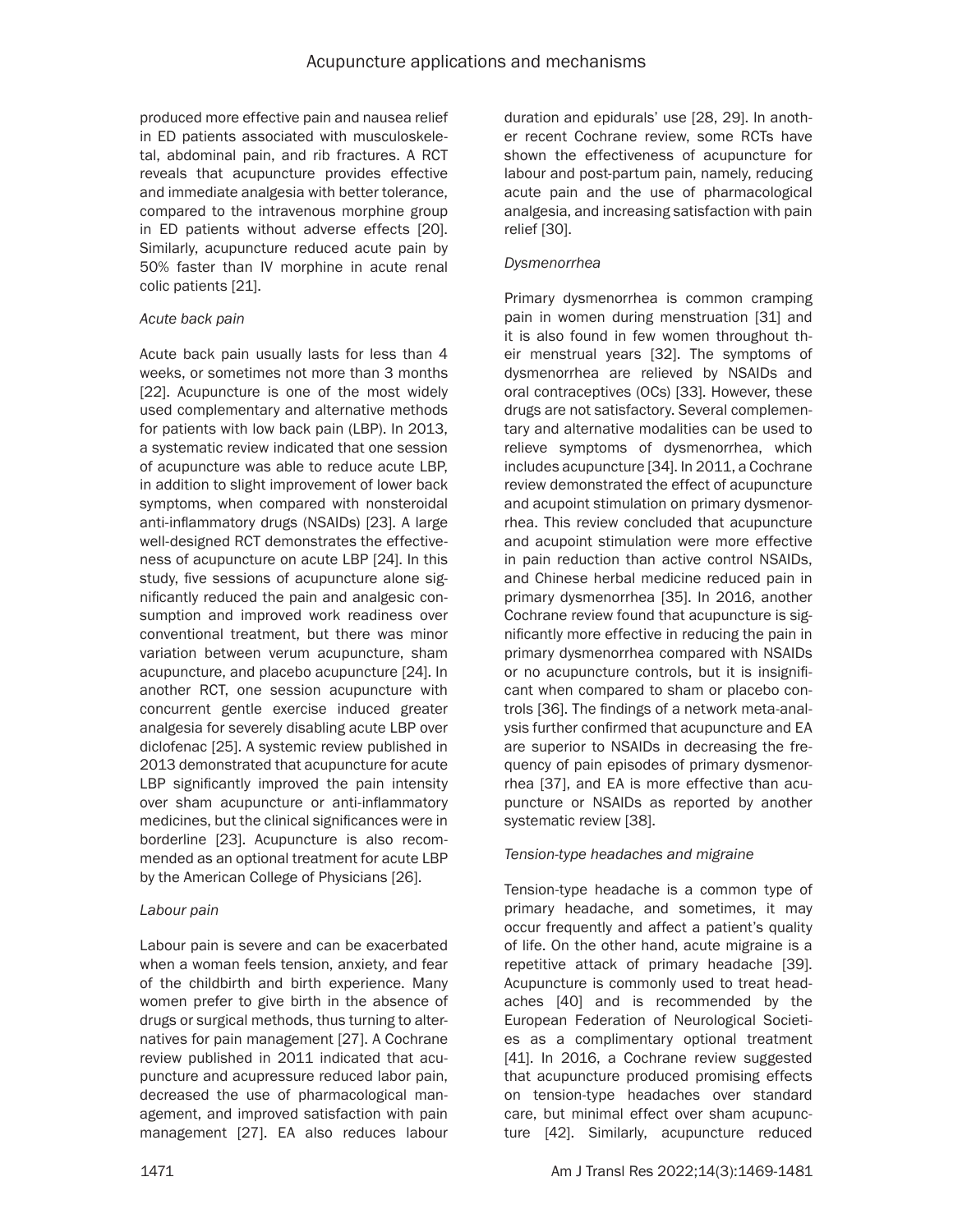migraine attacks more than prophylactic drug treatment, and it can be at least as effective or possibly more effective [43]. Subsequent RCT found that EA has a prophylactic effect on migraines [44]. According to the National Clinical Guideline Centre of the UK, 10 sessions of acupuncture are suggested for tension-type headaches and migraines when prophylactic medications are ineffective [45]. In comparison with sham acupuncture, acupuncture effectively reduced pain intensity in acute migraine attacks [46].

## Acupuncture on chronic pain

Acupuncture is a valid treatment for chronic pain, including chronic LBP, knee osteoarthritis, chronic headache, shoulder pain, and neck pain [47-51].

#### *Chronic low back pain*

In contrast to acute back pain that is caused immediately by the strains or sprains of the soft tissues in the back, chronic back pain develops deliberately by several diseases such as degenerative disc disease, osteoarthritis herniated disc, spinal stenosis, compression fractures or sciatica. Acupuncture for chronic LBP is one of the most commonly used nonpharmacological pain-relieving techniques. Some early systematic reviews reported the use of acupuncture for chronic LBP and concluded its clinical efficacy [52-60]. These findings are consistent with other systemic reviews conducted over different control interventions [61- 63]. Acupuncture provided positive outcomes in clinical use for the treatment of chronic LBP compared to the usual care [64]. Furthermore, a systematic review showed that acupuncture may have a positive effect on self-reported pain and functional limitations of nonspecific chronic LBP [63]. In 2015, an overview of sixteen systematic reviews confirmed the efficacy of acupuncture for LBP over conventional treatments, while producing short-term effects on pain relief and functional improvement [65]. Recent systematic reviews also indicated that acupuncture provids pain relief in lumbar disc herniation [66] and average effects on non-specific LBP [67].

#### *Chronic headache*

Chronic headaches and migraines occur more frequently than episodic tension-type headaches, which occur at least 15 days every month for at least three months [68, 69]. Chronic migraine is less common and belongs to a group of migraine disorders. In 2009, Cochrane reviews found that acupuncture was effective for tension-type headaches [70] and migraines [71]. Earlier systematic reviews claimed the efficacy of acupuncture for recurrent headaches [72] or tension-type and cervicogenic headaches [73]. Similarly, earlier critical review and meta-analysis also indicated that acupuncture reduced the frequency of headaches in the treatment of headache [74, 75], and Cochrane review in 2001 demonstrated that acupuncture was more effective than no treatment control or sham control for idiopathic headache [76]. Later, a systematic review concluded that acupuncture was superior to sham control or medication therapy for chronic headaches in terms of headache intensity, frequency, and response rate, which showed at least 33% improvement by assessing headache index, frequency or overall evaluation [77]. Subsequent Cochrane reviews provided the superiority of acupuncture over placebo to prevent frequent chronic tension-type headaches [42] and reduce the frequency of headaches in episodic migraines [43].

# *Osteoarthritis knee pain*

Chronic knee pain is common in those above 50 years of age and it can disturb daily activities [78]. A systematic review indicated shortterm improvements in pain associated with peripheral joint osteoarthritis after treatment with acupuncture [79, 80], and it also reduced pain intensity, with improvement of quality of life and functional mobility [51]. According to a Cochrane review published in 2018, acupuncture significantly reduced pain associated with osteoarthritis of the hip [81]. Some systematic reviews showed that acupuncture increased the pain threshold in knee osteoarthritis (KOA) when compared to interventions alone, or in combination with other interventions [82-86]. Recent systematic reviews and meta-analyses have also concluded that acupuncture was beneficial for alleviating pain associated with KOA [87].

#### *Chronic neck pain*

Chronic neck pain is a major and serious health problem worldwide. It is characterized by activ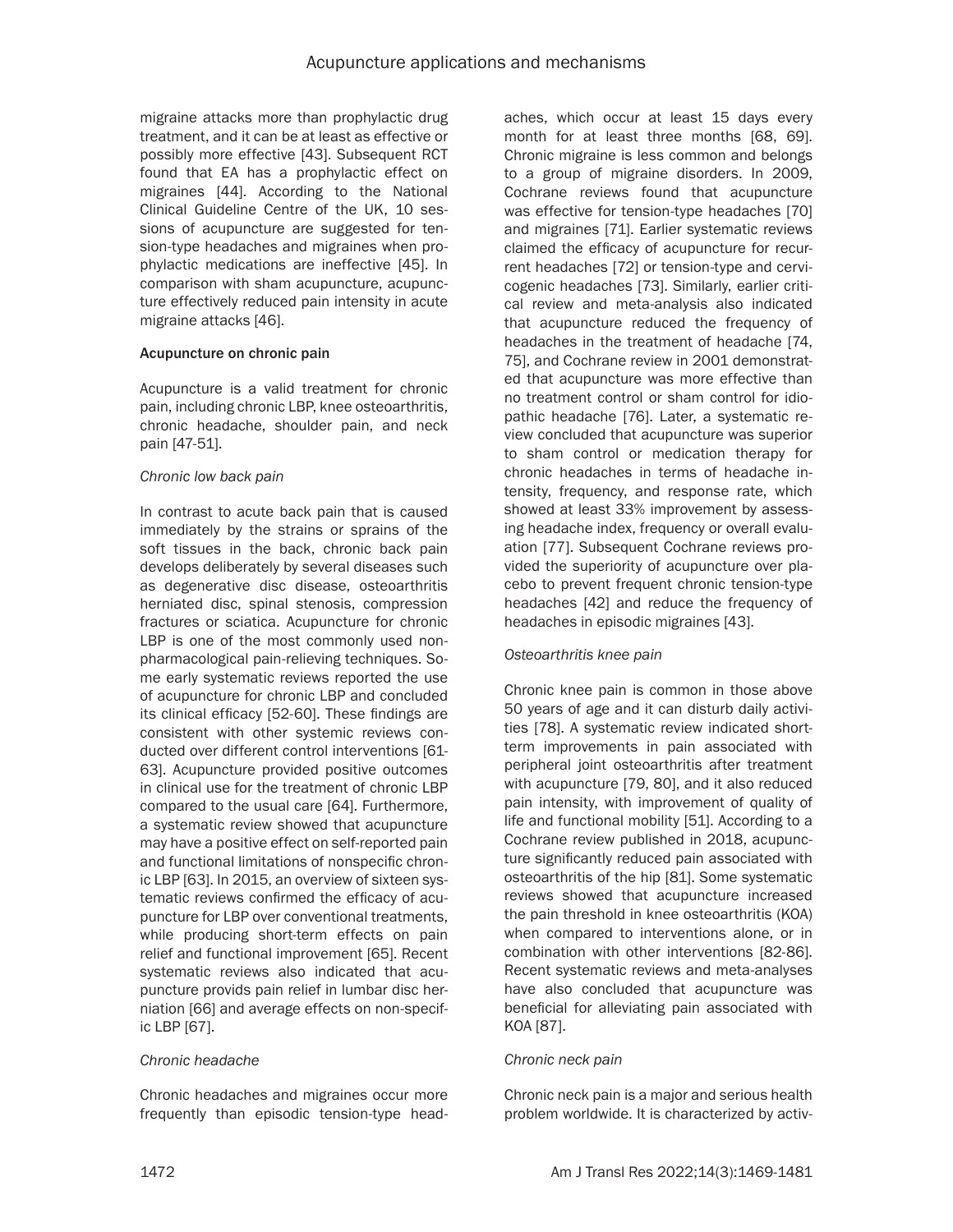ity limitations, dizziness, anxiety, and insomnia [88]. Non-pharmacological treatments have been reported to be effective in reducing neck pain [89]. Acupuncture is one of the accepted treatments for chronic neck pain [90]. An RCT showed that acupuncture treatment relieved neck pain and also improved the quality of sleep, anxiety, depression, and life satisfaction [91]. A Cochrane review in 2006 concluded that acupuncture eased chronic neck pain [92]. Another systematic review also found that individual treatment of acupuncture or EA and conventional medicine for chronic neck pain have similar effects on pain and disability [93]. However, a combination of EA with conventional treatment relieved pain better than acupuncture with conventional treatment.

## *Chronic shoulder pain*

Chronic shoulder pain is the most common type of musculoskeletal pain and has a severe effect on patient's quality of life [94]. This pain is caused by rotator cuff strain or tear, biceps tendinitis, subacromial bursitis, glenohumeral osteoarthritis, impingement syndrome, and adhesive capsulitis [95]. Acupuncture is clinically safe for the treatment of chronic shoulder pain [96]. An earlier RCT concluded that acupuncture is more effective at reducing the pain intensity in chronic shoulder pain patients than the control group, besides improving the secondary outcome measures, such as quality of life, functional ability, NSAIDs intake, and global satisfaction than the control group [97]. Previous RCTs showed beneficial effects of contralateral acupuncture and trigger-points acupuncture by improving the pain threshold and function in treating chronic shoulder pain [98, 99]. Moreover, The German Randomized Acupuncture Trial for chronic shoulder pain (GRASP) found that acupuncture significantly increased the rate of patients with at least 50% reduction from the baseline visual analogue scale [24] for pain at 3 months posttreatment and directly after the end of treatment [96].

# Acupuncture and insomnia

Acupuncture has long been used to treat insomnia, but the evidence to support its therapeutic effects is not sufficiently robust. Recent systemic reviews and meta-analyses have indicated that acupuncture is of marginal benefit to insomnia [100]. Lacking of high-quality clinical evidence clearly hampers a definitive conclusion in this regard [101, 102]. Despite the aforementioned limitation, acupuncture is still widely used to treat insomnia clinically.

#### Acupuncture and opiate addiction

Acupuncture was first proposed as a means of providing relief from symptoms of opiate withdrawal in 1972 [103]. In 1985, a new auricular acupuncture protocol was developed that was subsequently adopted in many clinical settings in Western countries [104-106]. However, there are only a few RCTs that investigated the use of acupuncture treatment for opiate addiction, and the methodologies used in several clinical trials are of poor quality. In a recent systematic review, only 10 published articles met the inclusion criteria and no definitive conclusions were drawn [107]. More high-quality RCTs are needed to support the use of acupuncture in the treatment of drug addiction.

A recent RCT suggested that acupuncture can reduce the required daily dose of methadone, which is currently prescribed for opiate dependence [108]. This study raises the possibility of acupuncture as an appropriate adjuvant to methadone maintenance therapy in opiate addiction.

# Other applications of acupuncture

In various other indications, evidence in support of acupuncture use is even weaker. For example, it remains contentious as to whether acupuncture has beneficial effects in the process of *in vitro* fertilization (IVF) [109], though traditional Chinese medicine has recorded the use of acupuncture in infertility treatment. IVF process involves several steps where women feel discomfort. A recent systematic review reported the benefits of acupuncture during an IVF process, if performed at a particular time during the process [110]. However, the effects of acupuncture on IVF outcomes remain to be demonstrated. The following suggestions may be considered for future studies: (i) to evaluate the effects of acupuncture on IVF outcomes, primary outcome measures can also include embryo viability, numbers of oocyte retrieval per treatment cycle, semen analysis, implantation rates, besides pregnancy rates; (ii) to examine whether acupuncture can improve the symptoms of discomfort associated with IVF treatment.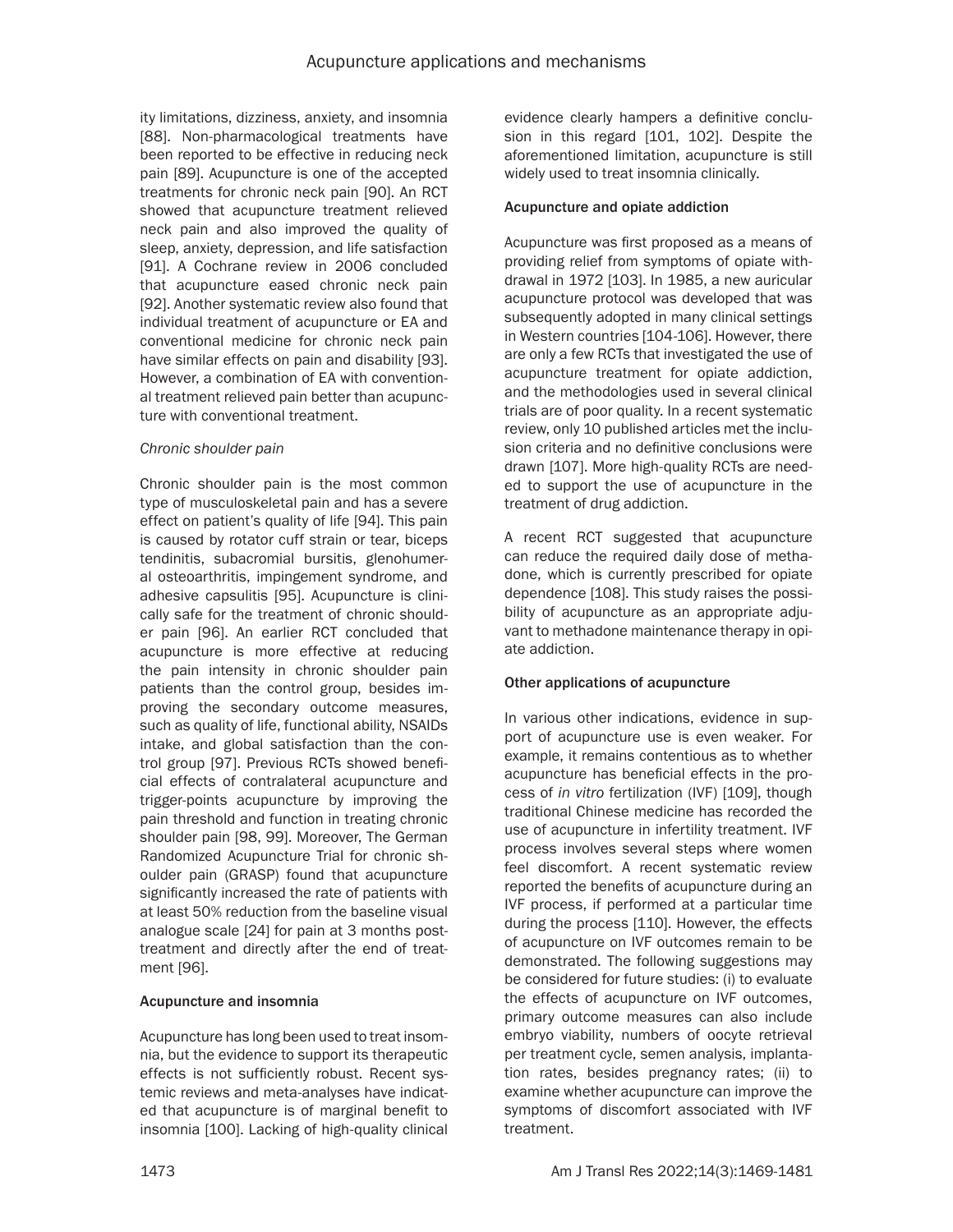Stroke is a leading cause of death or disability worldwide, therefore, the clinical benefits of acupuncture in stroke treatment draw much attention. Although some pieces of evidence were provided [111], the meta-analysis suggests that the efficacy of acupuncture remains to be established with large-scale RCTs [112].

#### Issues for acupuncture RCTs

The lack of confirmatory data in acupuncture efficacy is partly caused by the difficulty in performing acupuncture RCTs, particularly in terms of adequate blinding and control group designs [113]. Furthermore, acupoint specificity is another special issue in acupuncture RCTs. It is believed that acupuncture at acupoints induces a better therapeutic response than that of a non-acupoint. Liang et al. (2015) listed many RCTs and clinical studies demonstrating that EA or acupuncture at acupoints was associated with significantly greater benefits than those at non-acupoints [114]. As mentioned in these studies, in current acupuncture RCTs, the selection of the sham acupoint was categorized into non-acupoints/sham points, irrelevant acupoints, and trigger points [114].

The use of a trigger point as a sham control must be performed with care. It is well known that a stimulating trigger point can produce significant pain relief [99]. When using trigger points as sham control in pain research, it may render the estimations of acupuncture-related therapeutic effects. Moreover, needle penetration into non-acupoints or irrelevant acupoints can act as nociceptive stimuli, which activate the A delta and/or peripheral C-fibers, causing diffuse noxious inhibitory controls [115]. In RCTs investigating acupuncture analgesia, if the control group design is involving needle penetration into non-acupoints or non-therapeutic acupoints, these procedures can reduce pain in the control subjects. A larger sample size is needed to demonstrate the acupoint specificity, whereby the efficacy of the real acupuncture treatment is superior to that of the non-acupoint or non-therapeutic acupoint control group.

#### Mechanistic understanding of acupuncture

Neurophysiology might illustrate the mechanism of acupuncture as well. Following the insertion of acupuncture needles, local receptors will first be activated, delivering neural impulses to the spinal cord and brain, which results in the modulation of physiological functions.

*The physiological mechanism of acupuncture needling: the involvement in purinergic signaling pathway and TRPV family*

The mechanism of acupuncture stimulation on a local acupoint is not yet understood completely. Purinergic signaling is proposed to be involved in the physiological mechanisms from acupuncture needling [116]. This hypothesis suggests that acupuncture needle insertion or electrical stimulation induces the release of adenosine triphosphate (ATP) from keratinocytes and fibroblasts in the skin for binding with purinergic receptors. As ATP rapidly degrades to adenosine, it's binding to adenosine A1 receptors mediates analgesic effect in acupuncture [117]. In addition to purinergic signaling, degranulation of mast cells in tissues also plays an important role in acupuncture efficacy. Research has revealed a higher density of mast cells at acupoint ST36 as compared with mast cell density at sham acupoints in rats [118]. Acupuncture can cause an increase in degranulation of mast cells, and on the contrary, inhibition of mast degranulation can reduce acupuncture analgesia [118]. The transient receptor potential cation channel subfamily V, member 2 (TRPV2) in mast cells may act as a sensor in response to the mechanical, heat and red laser-light stimulation [119].

In clinical practice, the tip of the acupuncture needle may sometimes penetrate through the skin and deep into the muscle layer. A recent study has indicated that TRPV1 is abundant in muscle and epimysium at acupoint ST36 and it might be a mechanosensitive channel for manual acupuncture in mice [120]. Furthermore, local tissues injured by acupuncture together with immune cells can release proinflammatory factors to stimulate afferent fiber terminals [121]. Anatomical features underlying an acupoint remain unclear. It has been proposed that acupoints are sites that comprise the muscle-spindle-rich, cutaneous-receptor rich, ortendon-organ-rich properties [121].

#### *Acupuncture analgesia*

Stimulating different acupoints may cause different physiological modulations. The effects of acupuncture depend on individual status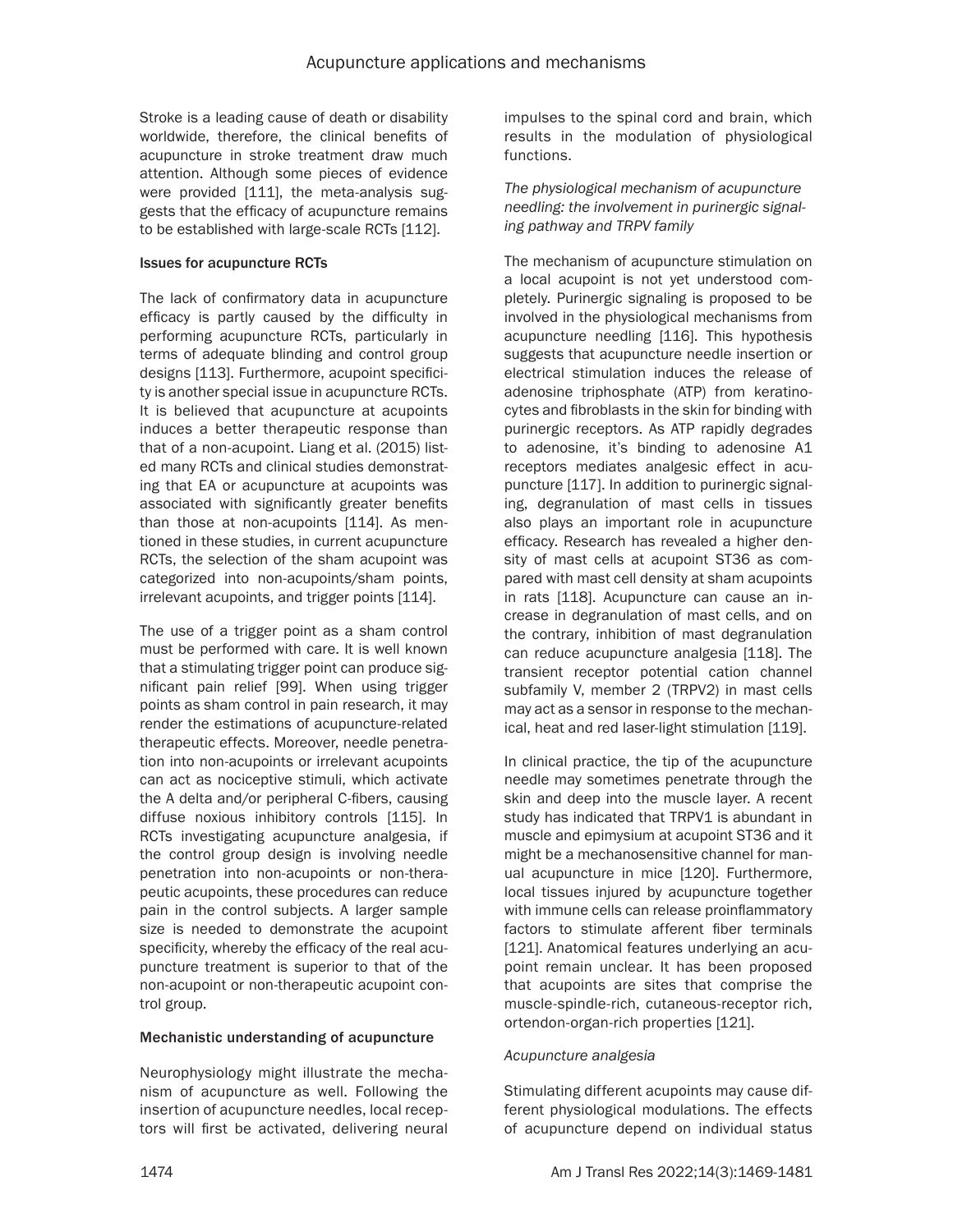

Figure 1. Possible neurophysiologic mechanisms underlying acupuncture analgesia. Abbreviations: Arc, arcuate nucleus; PAG, periaqueductal grey; NRM, nucleus raphe magnus; LC, locus coeruleus; ATP, adenosine triphosphate; TRPV1, transient receptor potential vanilloid 1; 5-HT, 5-hydroxytryptamine (serotonin); NE, norepinephrine; SDH, spinal cord dorsal horn; HPA axis, hypothalamic-pituitary adrenal; COX-2, cyclooxygenase-2; PGE2, prostaglandin E2; MA, manual acupuncture; EA, electroacupuncture; RCTs, randomized controlled trials. The solid line indicates the pathway that has been shown in many studies, while the dotted line represents the pathway yet to be determined.

too. As to acupuncture analgesia, the endorphins theory is already a widely accepted explanation [122]. In addition, a recent review article has proposed that acupuncture activates a variety of bioactive chemicals through the spinal and supraspinal mechanisms [123]. These bioactive chemicals include: (i) opioids at the spinal and supraspinal levels, and (ii) serotonin and norepinephrine at the spinal level [124, 125]. Recent animal studies have also indicated that some portion of EA analgesia is not blocked by naloxone [126]. An orexinendocannabinoid pathway in the periaqueductal gray has been indicated [127]. Exploring non-opioid mechanisms of acupuncture may

lead to the discovery of a new pharmacological target for the treatment of pain in the future (Figure 1).

#### *Anti-inflammatory effects of acupuncture*

Acupuncture can also exert anti-inflammatory effects by (i) affecting the hypothalamic-pituitary adrenal (HPA) axis to lower cyclooxygenase-2 (COX-2) and prostaglandin E2 (PGE2) levels and (ii) enhancing the sympathetic nervous system to cause the peripheral release of opioids [123]. Acupuncture stimulates the release of catecholamines from the adrenal gland, acting on peripheral dopamine D1 receptors to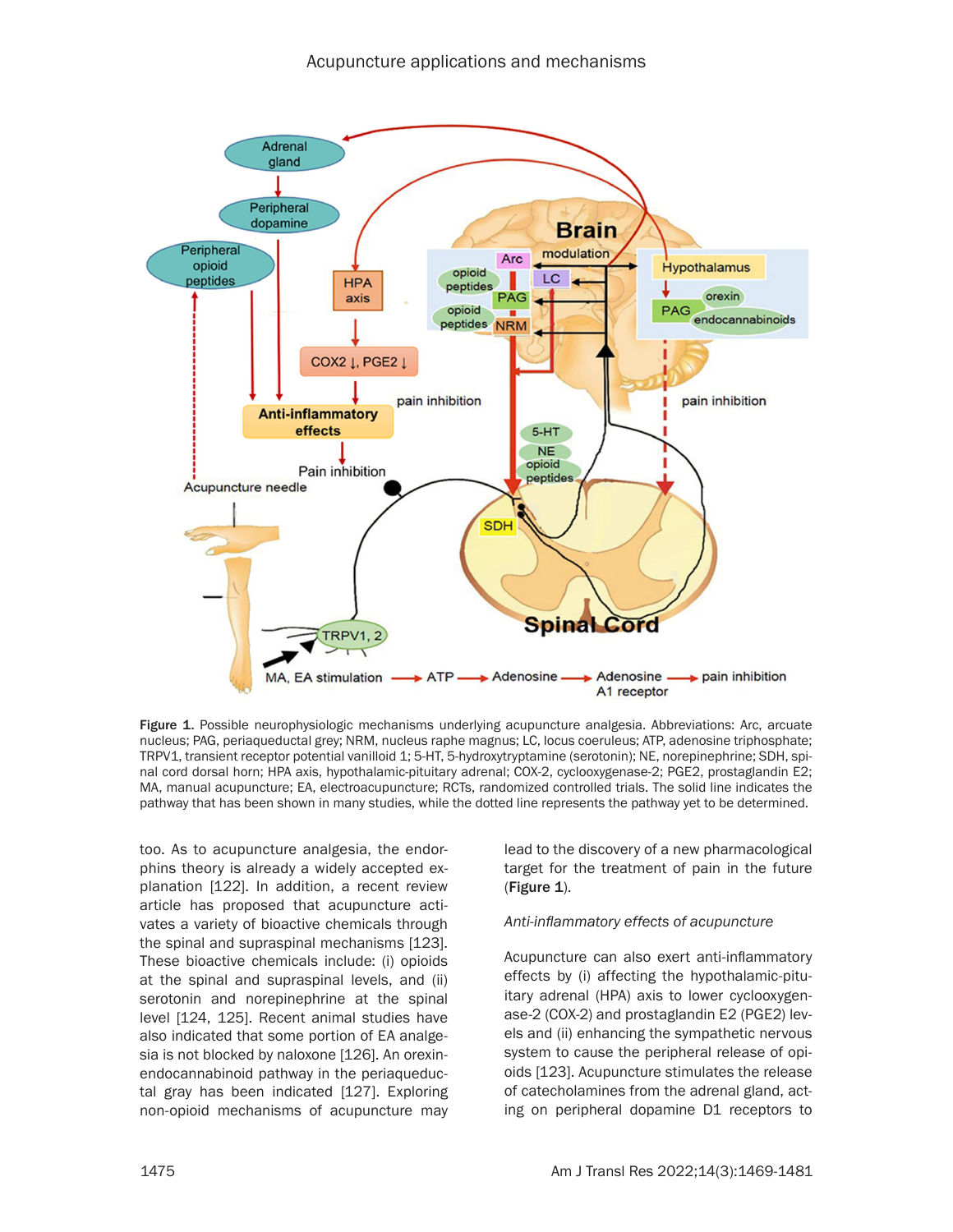produce systemic anti-inflammatory effects [128].

## *Acupuncture for insomnia*

Acupuncture may modulate various neurotransmitters and hormones that assist in the treatment of insomnia [101]. In this case, acupuncture inhibits sympathetic activity and modulates the endocrine system by down-regulating the HPA axis.

## *Acupuncture for drug addiction*

In the treatment of drug addiction, the molecular mechanism of acupuncture involves the modulation of dopamine release in the nucleus accumbens, which reduces the effects of positive and negative reinforcements [129]. A recent study found that EA prevents cocaine relapse by reducing the ΔFosB and GluR2 expression in the nucleus accumbens [130].

## Perspective of future acupuncture direction

The mechanistic studies of acupuncture pose numerous challenges. Some researchers assert that the innovative "i-needle" offers enhanced capabilities for exploring the biochemical pathways, using high-input information including miRNA, mRNA, metabolites and 16sr RNA-omic database [131]. They hypothesize that the perfect conjugations of those omics approaches into an *i*-needle can overcome the above-mentioned limitations of acupuncture needles, and enable the analysis of metagenomics, metatranscriptomics and host-microbiome relationships. However, this type of analysis is limited to collecting information at a particular time point after acupuncture and does not enable easy identification of the biomarkers associated with acupuncture.

Evaluation of the dynamic changes and realtime changes in the acupoints and the target organ is of importance. A combination of needle and microsensor as an acupuncture tool could be used along with the i-needle to investigate the mechanisms of acupuncture. Skin implantable microsensors or needle-shaped microsensors have been recently developed [132]. It has become feasible to measure realtime microenvironmental changes in many acupoints and even target organs. Using these sensors in efficacy studies, such as tests for pain thresholds, will enable us to better define the microenvironmental changes and the efficacy of acupuncture. Their results are expected to provide new insights into the mechanisms of acupuncture.

## Limitation of this review

Although we included some useful meta-analyses in the literature [54, 55], there are several limitations in this mini review. A meta-analysis of RCTs on acupuncture was not conducted. The specificity of acupoints was not adequately discussed in this review due to a dearth of literature about this field. For example, the ST36 is more useful for treating abdominal pain, whereas the LI4 is more appropriate for treating orofacial pain, while HT7 is, in particular, beneficial for insomnia. The rationale for the acupoints' specificity has not been thoroughly discussed.

## **Conclusion**

Acupuncture has been proven to be an effective treatment in pain relief with minimal risk. For IVF and some diseases, such as insomnia, opiate addiction and stroke, more high-quality RCTs are needed to confirm the efficacy of acupuncture. Progress in modern biomedical technology will eventually help us to understand the mechanisms of acupuncture.

# Acknowledgements

This work was supported by grants from China Medical University, Taichung, Taiwan (CMU109- MF-50). This work was also financially supported by the "Chinese Medicine Research Center, China Medical University" from The Featured Areas Research Center Program within the framework of the Higher Education Sprout Project under the Ministry of Education (MOE) in Taiwan. We thank Professor Wen-Hwa Lee for his critical reading and Ms. Katrina PikMunn Tan for her editorial assistance.

#### Disclosure of conflict of interest

#### None.

Address correspondence to: Dr. Jaung-Geng Lin, School of Chinese Medicine, College of Chinese Medicine, China Medical University, Taichung, Taiwan. Tel: +886-4-22053366 Ext. 3311; E-mail: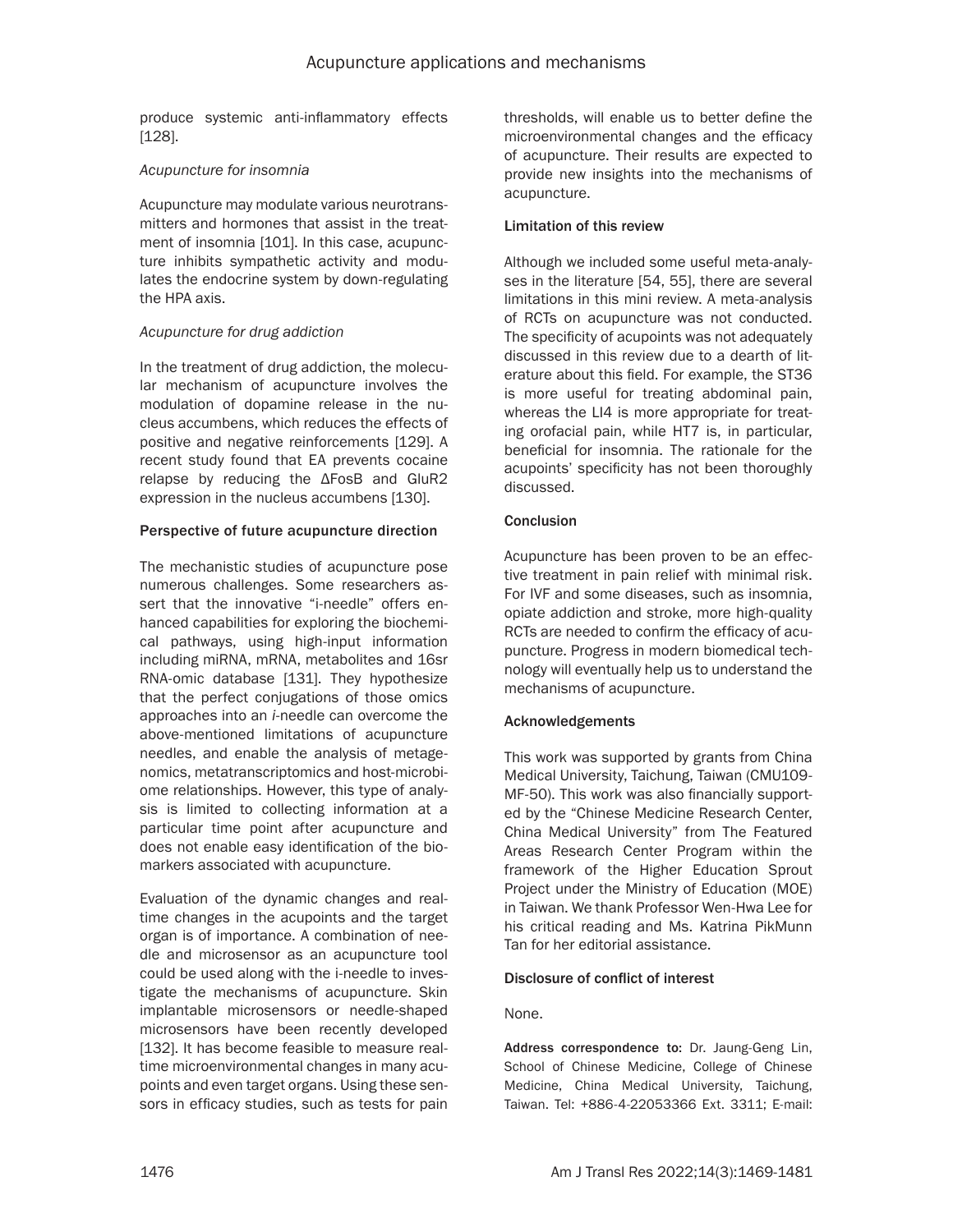jglin@mail.cmu.edu.tw; Dr. Yi-Hung Chen, Graduate Institute of Acupuncture Science, College of Chinese Medicine, China Medical University, Taichung, Taiwan. Tel: +886-4-22053366 Ext. 3607; E-mail: yihungchen@mail.cmu.edu.tw

#### References

- [1] Organization W. WHO standard acupuncture point locations in the Western Pacific Region. World Health Organization 2008.
- [2] Yang XY, Shi GX, Li QQ, Zhang ZH, Xu Q and Liu CZ. Characterization of deqi sensation and acupuncture effect. Evid Based Complement Alternat Med 2013; 2013: 319734.
- [3] NIH consensus conference. Acupuncture. JAMA 1998; 280: 1518-1524.
- [4] Zhu H. Acupoints initiate the healing process. Med Acupunct 2014; 26: 264-270.
- [5] Bannerman RH. Acupuncture: the WHO view. World Health 1979; 12: 27-28.
- [6] Zhang X. Acupuncture: review and analysis of controlled clinical trials. Geneva, Switzerland: World Health Organization; 2002.
- [7] Li Q, Zhao T, Wang X, Qiu C, Zhou B, Wang H and Wang B. Study on potential of meridian acupoints of Traditional Chinese Medicine. J Healthc Eng 2021; 2021: 5599272.
- [8] MacPherson H and Hammerschlag R. Acupuncture and the emerging evidence base: contrived controversy and rational debate. J Acupunct Meridian Stud 2012; 5: 141-147.
- [9] White A, Hayhoe S, Hart A and Ernst E. Adverse events following acupuncture: prospective survey of 32 000 consultations with doctors and physiotherapists. BMJ 2001; 323: 485-486.
- [10] Lim S. WHO Standard Acupuncture Point Locations. Evid Based Complement Alternat Med 2010; 7: 167-168.
- [11] Lee AD and Hsu ESZ. Mechanisms of acupuncture analgesia. Acupuncture for pain management. Springer; 2014. pp. 73-85.
- [12] Department of Health. A literary review of curative effects of Traditional Chinese Medicine. Taipei: Committee on Chinese Medicine and Pharmacy. Executive Yuan 2008.
- [13] Short C and Lynch M. Clinical assessment in adult patients. Clinical Pain Management: A Practical Guide 2011; 51: 9.
- [14] Schug SA, Palmer GM, Scott DA, Alcock M, Halliwell R and Mott J. Acute pain management: scientific evidence. Australian and New Zealand College of Anaesthetists 2020.
- [15] Sun Y, Gan TJ, Dubose JW and Habib AS. Acupuncture and related techniques for postoperative pain: a systematic review of randomized controlled trials. Br J Anaesth 2008; 101: 151- 160.
- [16] Benyamin R, Trescot AM, Datta S, Buenaventura R, Adlaka R, Sehgal N, Glaser SE and

Vallejo R. Opioid complications and side effects. Pain Physician 2008; 11 Suppl: S105- 120.

- [17] Wu MS, Chen KH, Chen IF, Huang SK, Tzeng PC, Yeh ML, Lee FP, Lin JG and Chen C. The efficacy of acupuncture in post-operative pain management: a systematic review and metaanalysis. PLoS One 2016; 11: e0150367.
- [18] Ho HY, Chen CW, Li MC, Hsu YP, Kang SC, Liu EH and Lee KH. A novel and effective acupuncture modality as a complementary therapy to acute pain relief in inpatients with rib fractures. Biomed J 2014; 37: 147-155.
- [19] Zhang AL, Parker SJ, Smit de V, Taylor DM and Xue CC. Acupuncture and standard emergency department care for pain and/or nausea and its impact on emergency care delivery: a feasibility study. Acupunct Med 2014; 32: 250-256.
- [20] Grissa MH, Baccouche H, Boubaker H, Beltaief K, Bzeouich N, Fredj N, Msolli MA, Boukef R, Bouida W and Nouira S. Acupuncture vs intravenous morphine in the management of acute pain in the ED. Am J Emerg Med 2016; 34: 2112-2116.
- [21] Beltaief K, Grissa MH, Msolli MA, Bzeouich N, Fredj N, Sakma A, Boubaker H, Bouida W, Boukef R and Nouira S. Acupuncture versus titrated morphine in acute renal colic: a randomized controlled trial. J Pain Res 2018; 11: 335- 341.
- [22] Chou R, Qaseem A, Snow V, Casey D, Cross JT Jr, Shekelle P and Owens DK; Clinical Efficacy Assessment Subcommittee of the American College of Physicians, American College of Physicians and American Pain Society Low Back Pain Guidelines Panel. Diagnosis and treatment of low back pain: a joint clinical practice guideline from the American College of Physicians and the American Pain Society. Ann Intern Med 2007; 147: 478-491.
- [23] Lee JH, Choi TY, Lee MS, Lee H, Shin BC and Lee H. Acupuncture for acute low back pain: a systematic review. Clin J Pain 2013; 29: 172- 185.
- [24] Vas J, Aranda JM, Modesto M, Benitez-Parejo N, Herrera A, Martinez-Barquin DM, Aguilar I, Sanchez-Araujo M and Rivas-Ruiz F. Acupuncture in patients with acute low back pain: a multicentre randomised controlled clinical trial. Pain 2012; 153: 1883-1889.
- [25] Shin JS, Ha IH, Lee J, Choi Y, Kim MR, Park BY, Shin BC and Lee MS. Effects of motion style acupuncture treatment in acute low back pain patients with severe disability: a multicenter, randomized, controlled, comparative effectiveness trial. Pain 2013; 154: 1030-1037.
- [26] Qaseem A, Wilt TJ, McLean RM, Forciea MA; Clinical Guidelines Committee of the American College of Physicians, Denberg TD, Barry MJ, Boyd C, Chow RD, Fitterman N, Harris RP, Hum-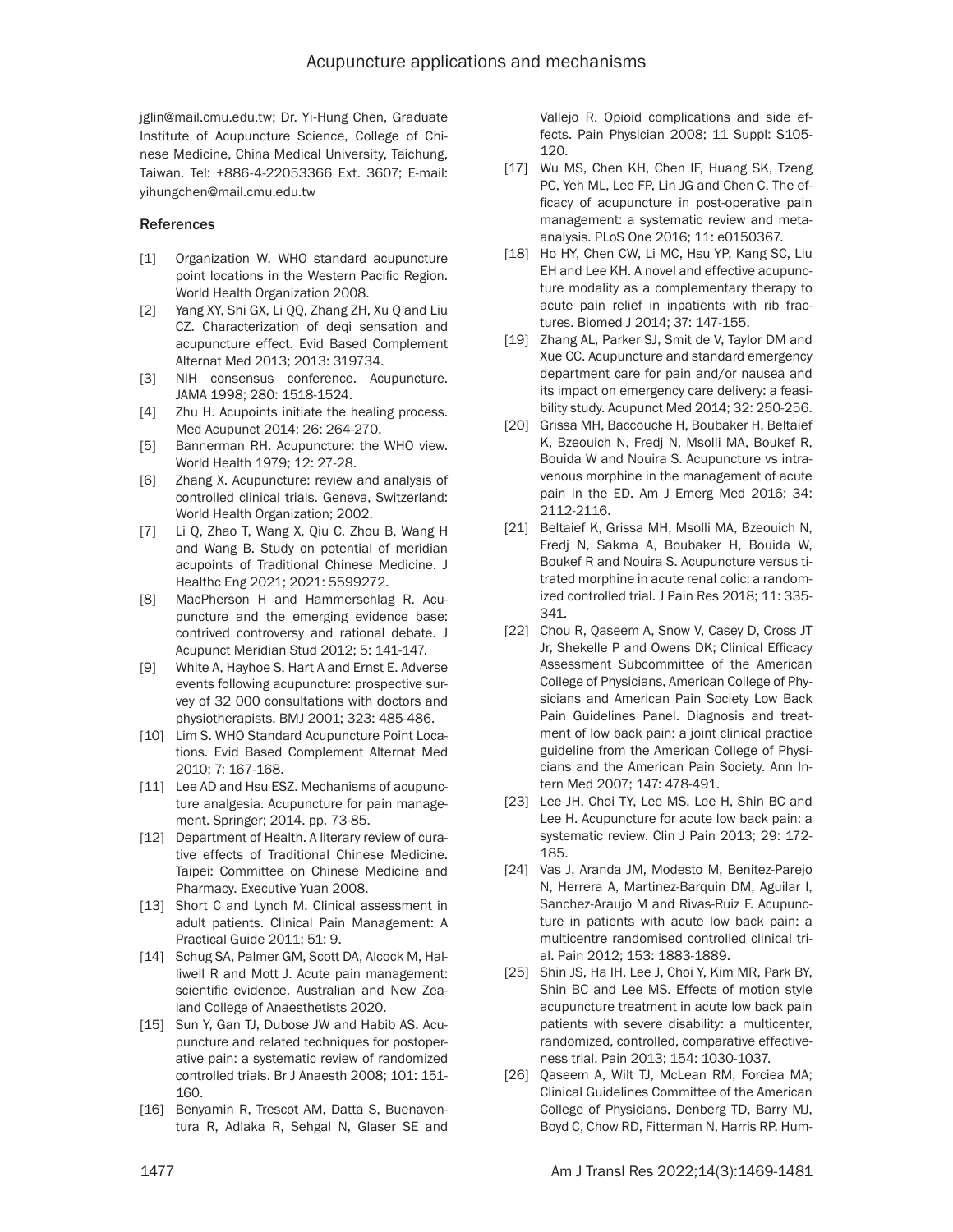phrey LL and Vijan S. Noninvasive treatments for acute, subacute, and chronic low back pain: a clinical practice guideline from the American College of Physicians. Ann Intern Med 2017; 166: 514-530.

- [27] Smith CA, Collins CT, Crowther CA and Levett KM. Acupuncture or acupressure for pain management in labour. Cochrane Database Syst Rev 2011; 6: CD009232.
- [28] Mucuk S and Baser M. Effects of noninvasive electroacupuncture on labour pain and duration. J Clin Nurs 2014; 23: 1603-1610.
- [29] Vixner L, Schytt E, Stener-Victorin E, Waldenstrom U, Pettersson H and Martensson LB. Acupuncture with manual and electrical stimulation for labour pain: a longitudinal randomised controlled trial. BMC Complement Altern Med 2014; 14: 187.
- [30] Smith CA, Collins CT, Levett KM, Armour M, Dahlen HG, Tan AL and Mesgarpour B. Acupuncture or acupressure for pain management during labour. Cochrane Database Syst Rev 2020; 2: CD009232.
- [31] Dawood MY. Primary dysmenorrhea: advances in pathogenesis and management. Obstet Gynecol 2006; 108: 428-441.
- [32] Weissman AM, Hartz AJ, Hansen MD and Johnson SR. The natural history of primary dysmenorrhoea: a longitudinal study. BJOG 2004; 111: 345-352.
- [33] Lefebvre G, Pinsonneault O, Antao V, Black A, Burnett M, Feldman K, Lea R and Robert M; SOGC. Primary dysmenorrhea consensus guideline. J Obstet Gynaecol Can 2005; 27: 1117-1146.
- [34] Shetty GB, Shetty B and Mooventhan A. Efficacy of acupuncture in the management of primary dysmenorrhea: a randomized controlled trial. J Acupunct Meridian Stud 2018; 11: 153- 158.
- [35] Smith CA, Zhu X, He L and Song J. Acupuncture for primary dysmenorrhoea. Cochrane Database Syst Rev 2011; CD007854.
- [36] Smith CA, Armour M, Zhu X, Li X, Lu ZY and Song J. Acupuncture for dysmenorrhoea. Cochrane Database Syst Rev 2016; 4: CD007854.
- [37] Luo F, Huang X, Liu X, Wang L and Xu N. Comparative efficacy and safety of NSAIDs-controlled acupuncture in the treatment of patients with primary dysmenorrhoea: a Bayesian network meta-analysis. J Int Med Res 2019; 47: 19-30.
- [38] Woo HL, Ji HR, Pak YK, Lee H, Heo SJ, Lee JM and Park KS. The efficacy and safety of acupuncture in women with primary dysmenorrhea: a systematic review and meta-analysis. Medicine (Baltimore) 2018; 97: e11007.
- [39] Mayans L and Walling A. Acute migraine headache: treatment strategies. Am Fam Physician 2018; 97: 243-251.
- [40] Coeytaux RR and Befus D. Role of acupuncture in the treatment or prevention of migraine, tension-type headache, or chronic headache disorders. Headache 2016; 56: 1238-1240.
- [41] Bendtsen L, Evers S, Linde M, Mitsikostas DD, Sandrini G and Schoenen J; EFNS. EFNS guideline on the treatment of tension-type headache-report of an EFNS task force. Eur J Neurol 2010; 17: 1318-1325.
- [42] Linde K, Allais G, Brinkhaus B, Fei Y, Mehring M, Shin BC, Vickers A and White AR. Acupuncture for the prevention of tension-type headache. Cochrane Database Syst Rev 2016; 4: CD007587.
- [43] Linde K, Allais G, Brinkhaus B, Fei Y, Mehring M, Vertosick EA, Vickers A and White AR. Acupuncture for the prevention of episodic migraine. Cochrane Database Syst Rev 2016; 2016: CD001218.
- [44] Li H and Xu QR. Effect of percutaneous electrical nerve stimulation for the treatment of migraine. Medicine (Baltimore) 2017; 96: e8108.
- [45] National Clinical Guideline Centre (UK). Headaches: diagnosis and management of headaches in young people and adults. London: Royal College of Physicians (UK); 2012 Sep.
- [46] Wang LP, Zhang XZ, Guo J, Liu HL, Zhang Y, Liu CZ, Yi JH, Wang LP, Zhao JP and Li SS. Efficacy of acupuncture for acute migraine attack: a multicenter single blinded, randomized controlled trial. Pain Med 2012; 13: 623-630.
- [47] Lin ML, Huang CT, Lin JG and Tsai SK. A comparison between the pain relief effect of electroacupuncture, regional never block and electroacupuncture plus regional never block in frozen shoulder. Acta Anaesthesiol Sin 1994; 32: 237-242.
- [48] Lin JG and Chen WL. Review: acupuncture analgesia in clinical trials. Am J Chin Med 2009; 37: 1-18.
- [49] Lu TW, Wei IP, Liu YH, Hsu WC, Wang TM, Chang CF and Lin JG. Immediate effects of acupuncture on gait patterns in patients with knee osteoarthritis. Chin Med J 2010; 123: 165-172.
- [50] Cohen J. Statistical power analysis for the behavioral sciences. Academic Press; 2013.
- [51] Manyanga T, Froese M, Zarychanski R, Abou-Setta A, Friesen C, Tennenhouse M and Shay BL. Pain management with acupuncture in osteoarthritis: a systematic review and metaanalysis. BMC Complement Altern Med 2014; 14: 312.
- [52] Ter Riet G, Kleijnen J and Knipschild P. Acupuncture and neck pain/back pain. Huisarts Wet 1989; 32: 223-227.
- [53] Ernst E and White AR. Acupuncture for back pain: a meta-analysis of randomized controlled trials. Arch Intern Med 1998; 158: 2235-2241.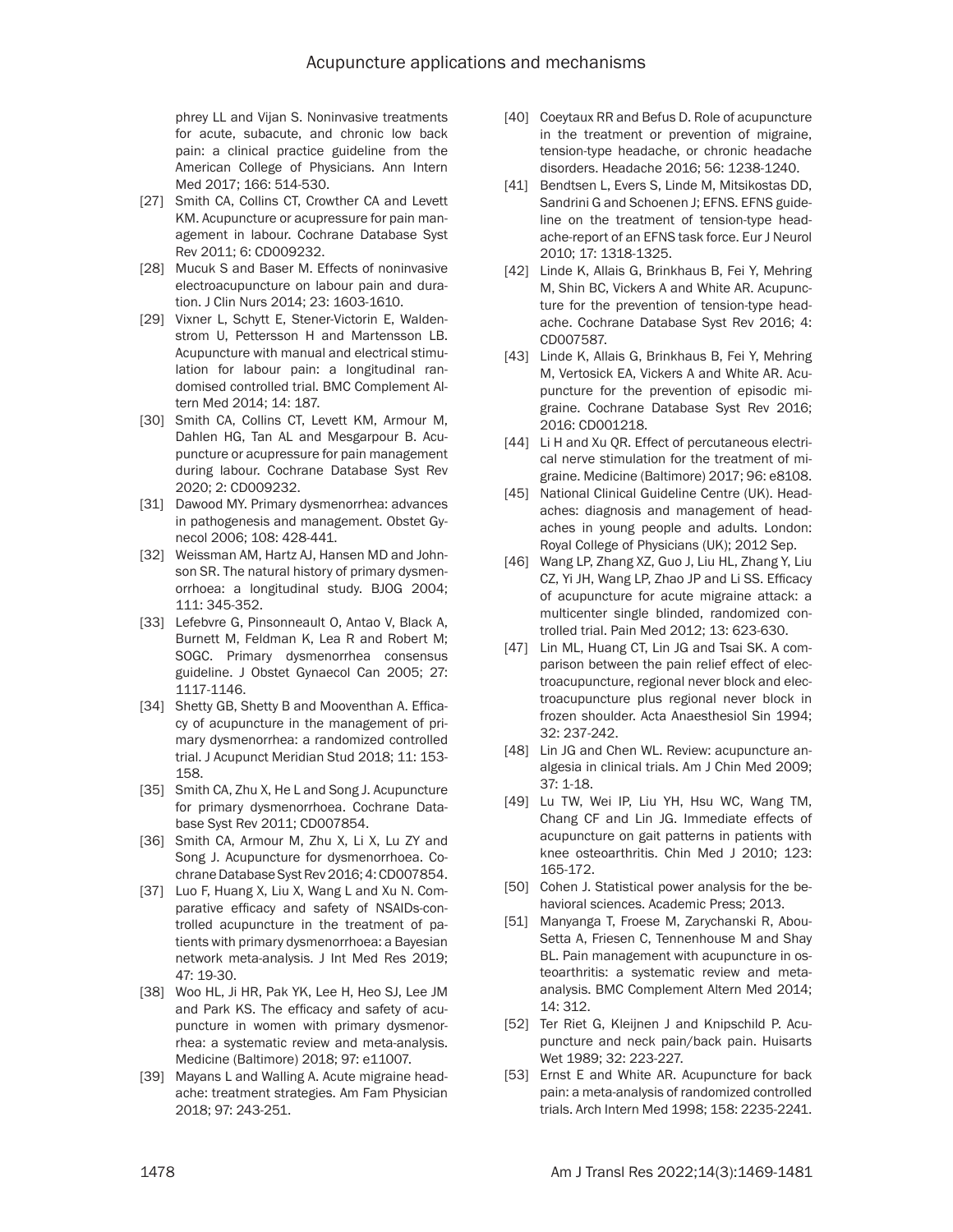- [54] Strauss A. Acupuncture and the treatment of chronic low-back pain: a review of the literature. Chiropractic Journal of Australia 1999; 29: 112-118.
- [55] Smith LA, Oldman AD, McQuay HJ and Moore RA. Teasing apart quality and validity in systematic reviews: an example from acupuncture trials in chronic neck and back pain. Pain 2000; 86: 119-132.
- [56] Tulder MW VA, Cherkin DC, Berman B, Lao L and Koes BW. Acupuncture for low back pain. Cochrane Database Syst Rev 2000; CD001351.
- [57] Henderson H. Acupuncture: evidence for its use in chronic low back pain. Br J Nurs 2002; 11: 1395-1403.
- [58] Cherkin DC, Sherman KJ, Deyo RA and Shekelle PG. A review of the evidence for the effectiveness, safety, and cost of acupuncture, massage therapy, and spinal manipulation for back pain. Ann Intern Med 2003; 138: 898- 906.
- [59] Yuan J, Purepong N, Kerr D and McDonough S. Acupuncture for non-specific low back pain: a systematic review of RCTs. Focus Altern Complement Ther 2004; 9: 61-61.
- [60] Manheimer E, White A, Berman B, Forys K and Ernst E. Meta-analysis: acupuncture for low back pain. Ann Intern Med 2005; 142: 651- 663.
- [61] Brinkhaus B, Witt CM, Jena S, Linde K, Streng A, Wagenpfeil S, Irnich D, Walther HU, Melchart D and Willich SN. Acupuncture in patients with chronic low back pain: a randomized controlled trial. Arch Intern Med 2006; 166: 450- 457.
- [62] Thomas KJ, MacPherson H, Thorpe L, Brazier J, Fitter M, Campbell MJ, Roman M, Walters SJ and Nicholl J. Randomised controlled trial of a short course of traditional acupuncture compared with usual care for persistent non-specific low back pain. BMJ 2006; 333: 623.
- [63] Lam M, Galvin R and Curry P. Effectiveness of acupuncture for nonspecific chronic low back pain: a systematic review and meta-analysis. Spine (Phila Pa 1976) 2013; 38: 2124-2138.
- [64] Trigkilidas D. Acupuncture therapy for chronic lower back pain: a systematic review. Ann R Coll Surg Engl 2010; 92: 595-598.
- [65] Liu L, Skinner M, McDonough S, Mabire L and Baxter GD. Acupuncture for low back pain: an overview of systematic reviews. Evid Based Complement Alternat Med 2015; 2015: 328196.
- [66] Tang S, Mo Z and Zhang R. Acupuncture for lumbar disc herniation: a systematic review and meta-analysis. Acupunct Med 2018; 36: 62-70.
- [67] Xiang Y, He JY, Tian HH, Cao BY and Li R. Evidence of efficacy of acupuncture in the management of low back pain: a systematic review

and meta-analysis of randomised placebo- or sham-controlled trials. Acupunct Med 2020; 38: 15-24.

- [68] Yancey JR, Sheridan R and Koren KG. Chronic daily headache: diagnosis and management. Am Fam Physician 2014; 89: 642-648.
- [69] Ha H and Gonzalez A. Migraine headache prophylaxis. Am Fam Physician 2019; 99: 17-24.
- [70] Linde K, Allais G, Brinkhaus B, Manheimer E, Vickers A and White AR. Acupuncture for tension-type headache. Cochrane Database Syst Rev 2009; 4: CD007587.
- [71] Linde K, Allais G, Brinkhaus B, Manheimer E, Vickers A and White AR. Acupuncture for migraine prophylaxis. Cochrane Database Syst Rev 2009; CD001218.
- [72] Melchart D, Linde K, Fischer P, White A, Allais G, Vickers A and Berman B. Acupuncture for recurrent headaches: a systematic review of randomized controlled trials. Cephalalgia 1999; 19: 779-786.
- [73] Vernon H, McDermaid CS and Hagino C. Systematic review of randomized clinical trials of complementary/alternative therapies in the treatment of tension-type and cervicogenic headache. Complement Ther Med 1999; 7: 142-155.
- [74] Manias P, Tagaris G and Karageorgiou K. Acupuncture in headache: a critical review. Clin J Pain 2000; 16: 334-339.
- [75] Davis MA, Kononowech RW, Rolin SA and Spierings EL. Acupuncture for tension-type headache: a meta-analysis of randomized, controlled trials. J Pain 2008; 9: 667-677.
- [76] Melchart D, Linde K, Fischer P, Berman B, White A, Vickers A and Allais G. Acupuncture for idiopathic headache. Cochrane Database Syst Rev 2001; CD001218.
- [77] Sun Y and Gan TJ. Acupuncture for the management of chronic headache: a systematic review. Anesth Analg 2008; 107: 2038-2047.
- [78] White A, Foster NE, Cummings M and Barlas P. Acupuncture treatment for chronic knee pain: a systematic review. Rheumatology (Oxford) 2007; 46: 384-390.
- [79] Kwon YD, Pittler MH and Ernst E. Acupuncture for peripheral joint osteoarthritis: a systematic review and meta-analysis. Rheumatology (Oxford) 2006; 45: 1331-1337.
- [80] Manheimer E, Cheng K, Linde K, Lao L, Yoo J, Wieland S, van der Windt DA, Berman BM and Bouter LM. Acupuncture for peripheral joint osteoarthritis. Cochrane Database Syst Rev 2010; CD001977.
- [81] Manheimer E, Cheng K, Wieland LS, Shen X, Lao L, Guo M and Berman BM. Acupuncture for hip osteoarthritis. Cochrane Database Syst Rev 2018; 5: CD013010.
- [82] Lin X, Huang K, Zhu G, Huang Z, Qin A and Fan S. The effects of acupuncture on chronic knee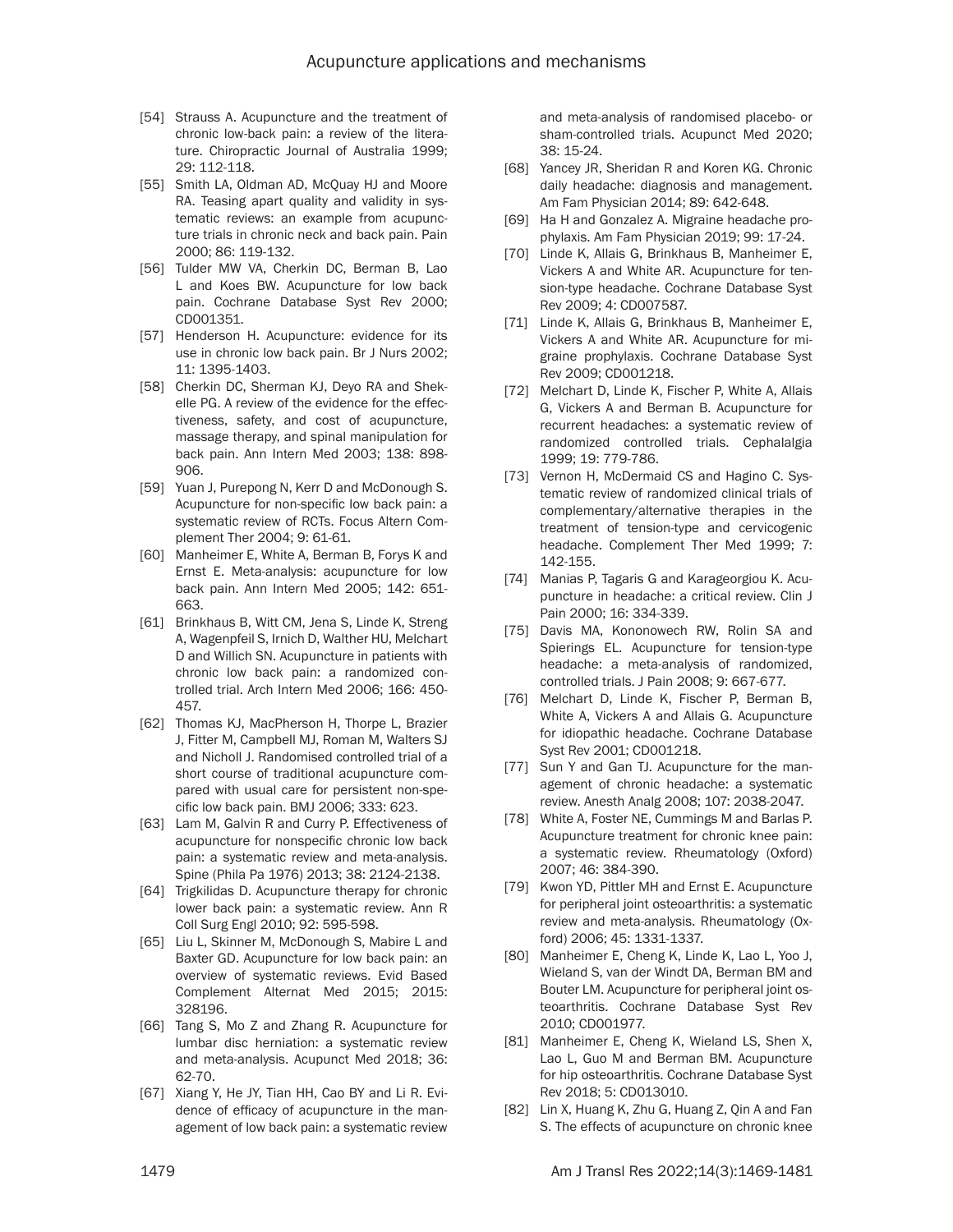pain due to osteoarthritis: a meta-analysis. J Bone Joint Surg Am 2016; 98: 1578-1585.

- [83] Chen N, Wang J, Mucelli A, Zhang X and Wang C. Electro-acupuncture is beneficial for knee osteoarthritis: the evidence from meta-analysis of randomized controlled trials. Am J Chin Med 2017; 45: 965-985.
- [84] Zhang Q, Yue J, Golianu B, Sun Z and Lu Y. Updated systematic review and meta-analysis of acupuncture for chronic knee pain. Acupunct Med 2017; 35: 392-403.
- [85] Li S, Xie P, Liang Z, Huang W, Huang Z, Ou J, Lin Z and Chai S. Efficacy comparison of five different acupuncture methods on pain, stiffness, and function in osteoarthritis of the knee: a network meta-analysis. Evid Based Complement Alternat Med 2018; 2018: 1638904.
- [86] Sun N, Tu JF, Lin LL, Li YT, Yang JW, Shi GX, Lao LX and Liu CZ. Correlation between acupuncture dose and effectiveness in the treatment of knee osteoarthritis: a systematic review. Acupunct Med 2019; 37: 261-267.
- [87] Li J, Li YX, Luo LJ, Ye J, Zhong DL, Xiao QW, Zheng H, Geng CM, Jin RJ and Liang FR. The effectiveness and safety of acupuncture for knee osteoarthritis: an overview of systematic reviews. Medicine (Baltimore) 2019; 98: e16301.
- [88] Sun YQ, Zheng S, Yu J, Yan K and Tian W. Effect of total disc replacement on atypical symptoms associated with cervical spondylosis. Eur Spine J 2013; 22: 1553-1557.
- [89] Plastaras CT, Schran S, Kim N, Sorosky S, Darr D, Chen MS and Lansky R. Complementary and alternative treatment for neck pain: chiropractic, acupuncture, TENS, massage, yoga, Tai Chi, and Feldenkrais. Phys Med Rehabil Clin N Am 2011; 22: 521-537.
- [90] Sahin N, Ozcan E, Sezen K, Karatas O and Issever H. Efficacy of acupunture in patients with chronic neck pain-a randomised, sham controlled trial. Acupunct Electrother Res 2010; 35: 17-27.
- [91] He D, Hostmark AT, Veiersted KB and Medbo JI. Effect of intensive acupuncture on pain-related social and psychological variables for women with chronic neck and shoulder pain- an RCT with six month and three year follow up. Acupunct Med 2005; 23: 52-61.
- [92] Trinh K, Graham N, Irnich D, Cameron ID and Forget M. Acupuncture for neck disorders. Cochrane Database Syst Rev 2016; CD004870.
- [93] Seo SY, Lee KB, Shin JS, Lee J, Kim MR, Ha IH, Ko Y and Lee YJ. Effectiveness of acupuncture and electroacupuncture for chronic neck pain: a systematic review and meta-analysis. Am J Chin Med 2017; 45: 1573-1595.
- [94] Herin F, Vezina M, Thaon I, Soulat JM and Paris C; ESTEV group. Predictors of chronic shoulder pain after 5 years in a working population. Pain 2012; 153: 2253-2259.
- [95] Meislin RJ, Sperling JW and Stitik TP. Persistent shoulder pain: epidemiology, pathophysiology, and diagnosis. Am J Orthop 2005; 34: 5-9.
- [96] Molsberger AF, Schneider T, Gotthardt H and Drabik A. German randomized acupuncture trial for chronic shoulder pain (GRASP)-a pragmatic, controlled, patient-blinded, multi-centre trial in an outpatient care environment. Pain 2010; 151: 146-154.
- [97] Guerra de Hoyos JA, Martín MDCA, Leon EBYB, Lopez MV, López TM, Morilla FAV and Moreno MJG. Randomised trial of long term effect of acupuncture for shoulder pain. Pain 2004; 112: 289-298.
- [98] Itoh K, Saito S, Sahara S, Naitoh Y, Imai K and Kitakoji H. Randomized trial of trigger point acupuncture treatment for chronic shoulder pain: a preliminary study. J Acupunct Meridian Stud 2014; 7: 59-64.
- [99] Wang KF, Zhang LJ, Lu F, Lu YH and Yang CH. Can Ashi points stimulation have specific effects on shoulder pain? A systematic review of randomized controlled trials. Chin J Integr Med 2016; 22: 467-472.
- [100] Liu C, Xi H, Wu W, Wang X, Qin S, Zhao Y, Zheng S, Wan Q and Xu L. Placebo effect of acupuncture on insomnia: a systematic review and meta-analysis. Ann Palliat Med 2020; 9: 19- 29.
- [101] Yeung WF, Chung KF, Tjen-A-Looi S, Longhurst J and Lao L. Acupuncture as a potential treatment for insomnia. Science 2015; 350: S84- S85.
- [102] Cheuk DK, Yeung WF, Chung KF and Wong V. Acupuncture for insomnia. Cochrane Database Syst Rev 2012; CD005472.
- [103] Cui CL, Wu LZ, Luo F and Han JS. Acupuncture for the treatment of drug addiction. Sheng Li Ke Xue Jin Zhan 2008; 39: 325-330.
- [104] Stuyt EB and Voyles CA. The national acupuncture detoxification association protocol, auricular acupuncture to support patients with substance abuse and behavioral health disorders: current perspectives. Subst Abuse Rehabil 2016; 7: 169-180.
- [105] Grant S, Kandrack R, Motala A, Shanman R, Booth M, Miles J, Sorbero M and Hempel S. Acupuncture for substance use disorders: a systematic review and meta-analysis. Drug Alcohol Depend 2016; 163: 1-15.
- [106] McLellan AT, Grossman DS, Blaine JD and Haverkos HW. Acupuncture treatment for drug abuse: a technical review. J Subst Abuse Treat 1993; 10: 569-576.
- [107] Lin JG, Chan YY and Chen YH. Acupuncture for the treatment of opiate addiction. Evid Based Complement Alternat Med 2012; 2012: 739045.
- [108] Chan YY, Lo WY, Li TC, Shen LJ, Yang SN, Chen YH and Lin JG. Clinical efficacy of acupuncture